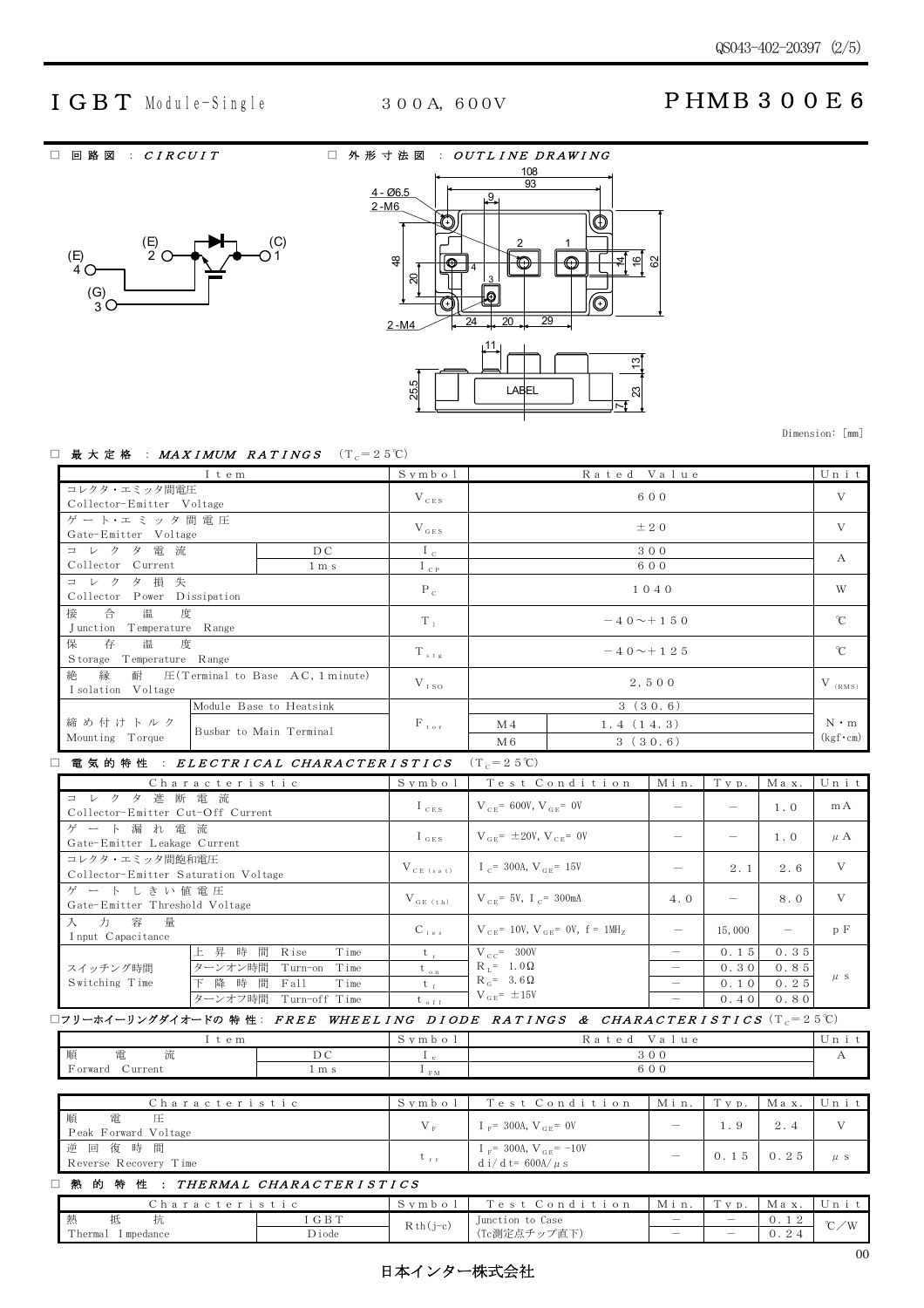## PHMB300E6



日本インター株式会社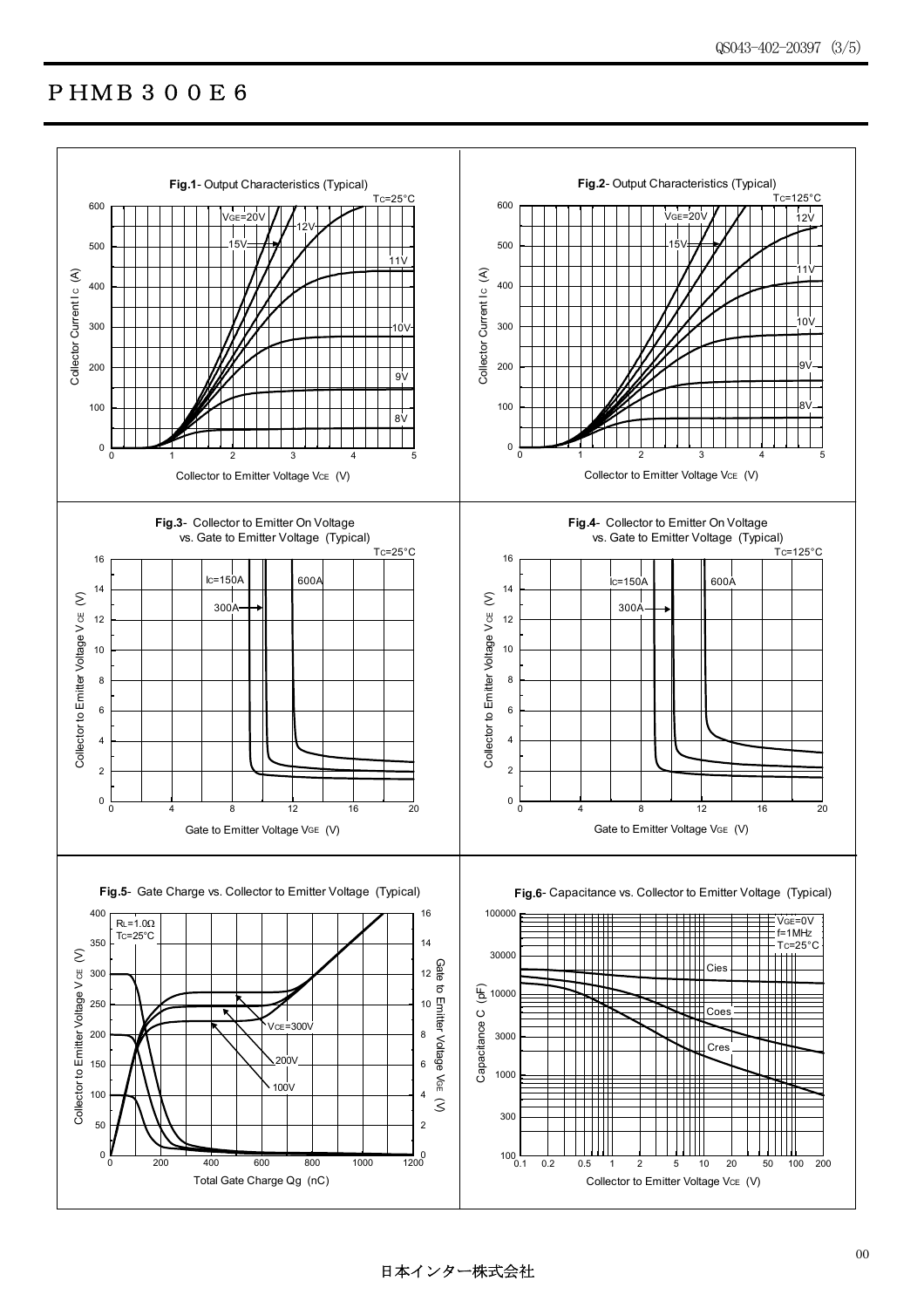# PHMB300E6



日本インター株式会社